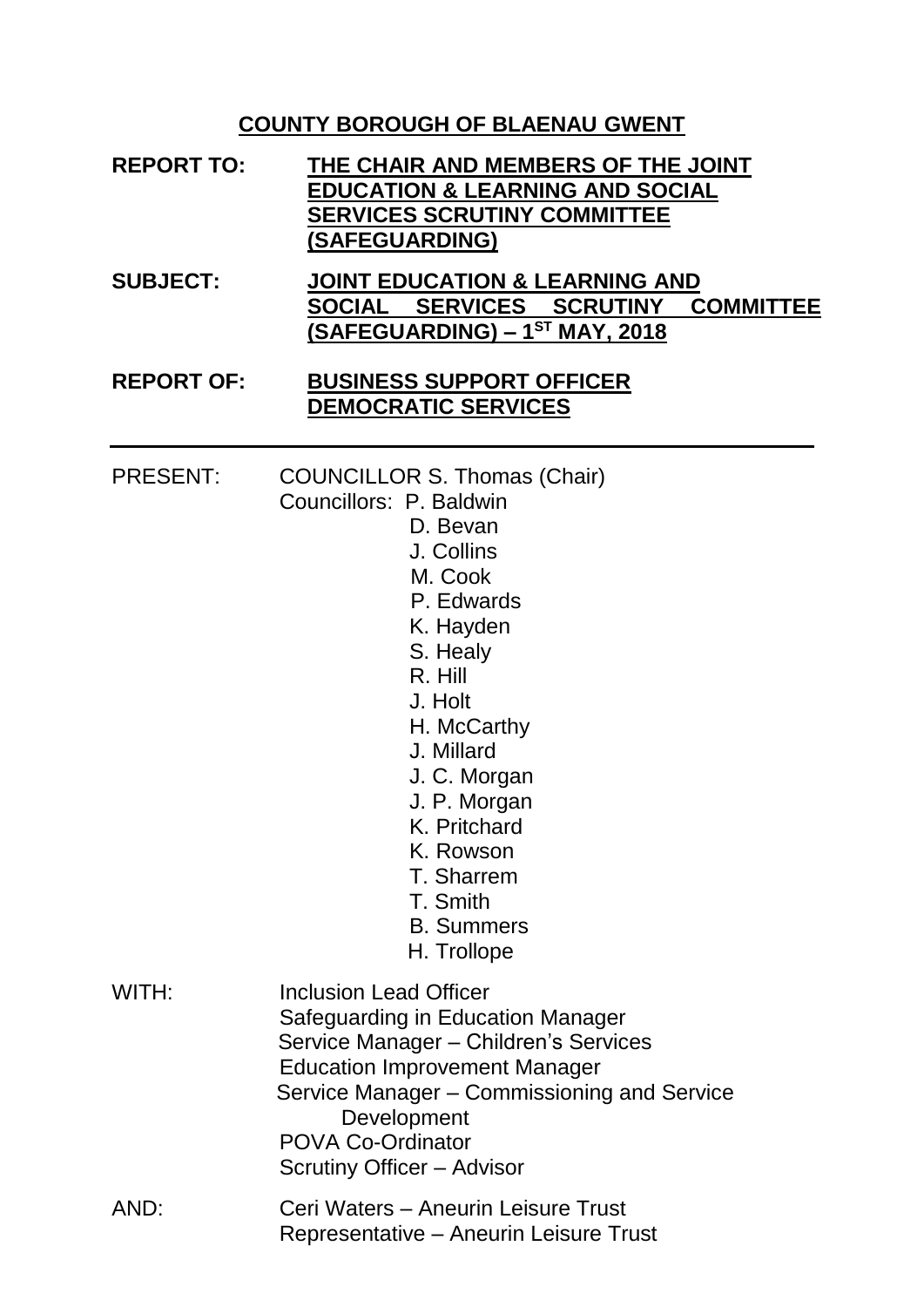| <b>ITEM</b>  | <b>SUBJECT</b>                                                                                                                                                                            | <b>ACTION</b> |
|--------------|-------------------------------------------------------------------------------------------------------------------------------------------------------------------------------------------|---------------|
| <b>No. 1</b> | <b>SIMULTANEOUS TRANSLATION</b>                                                                                                                                                           |               |
|              | It was noted that no requests had been received for the<br>simultaneous translation service.                                                                                              |               |
| <b>No. 2</b> | <b>APOLOGIES</b>                                                                                                                                                                          |               |
|              | Apologies for absence were received from: -                                                                                                                                               |               |
|              | Councillors: G. A. Davies and L. Parsons                                                                                                                                                  |               |
|              | Mr. A. Williams - Co-opted Member                                                                                                                                                         |               |
| <b>No. 3</b> | <b>DECLARATIONS OF INTEREST AND</b><br><b>DISPENSATIONS</b>                                                                                                                               |               |
|              | There were no declarations of interests or dispensations<br>reported.                                                                                                                     |               |
| <b>No. 4</b> | JOINT EDUCATION, ACTIVE LIVING AND LEARNING<br>AND SOCIAL SERVICES SCRUTINY COMMITTEE<br><b>(SAFEGUARDING)</b>                                                                            |               |
|              | Consideration was given to the Minutes of the Joint<br>Education & Learning and Social Services Scrutiny<br>Committee (Safeguarding) Meeting held on 26 <sup>th</sup> September,<br>2017. |               |
|              | (The Minutes were submitted for points of accuracy only).                                                                                                                                 |               |
|              | RESOLVED that the Minutes be accepted as a true record<br>of proceedings.                                                                                                                 |               |
| <b>No. 5</b> | <b>ACTION SHEET</b>                                                                                                                                                                       |               |
|              | Consideration was given to the Action Sheet of the Joint<br>Education & Learning and Social Services Scrutiny<br>Committee held on 26 <sup>th</sup> September, 2017, whereupon:-          |               |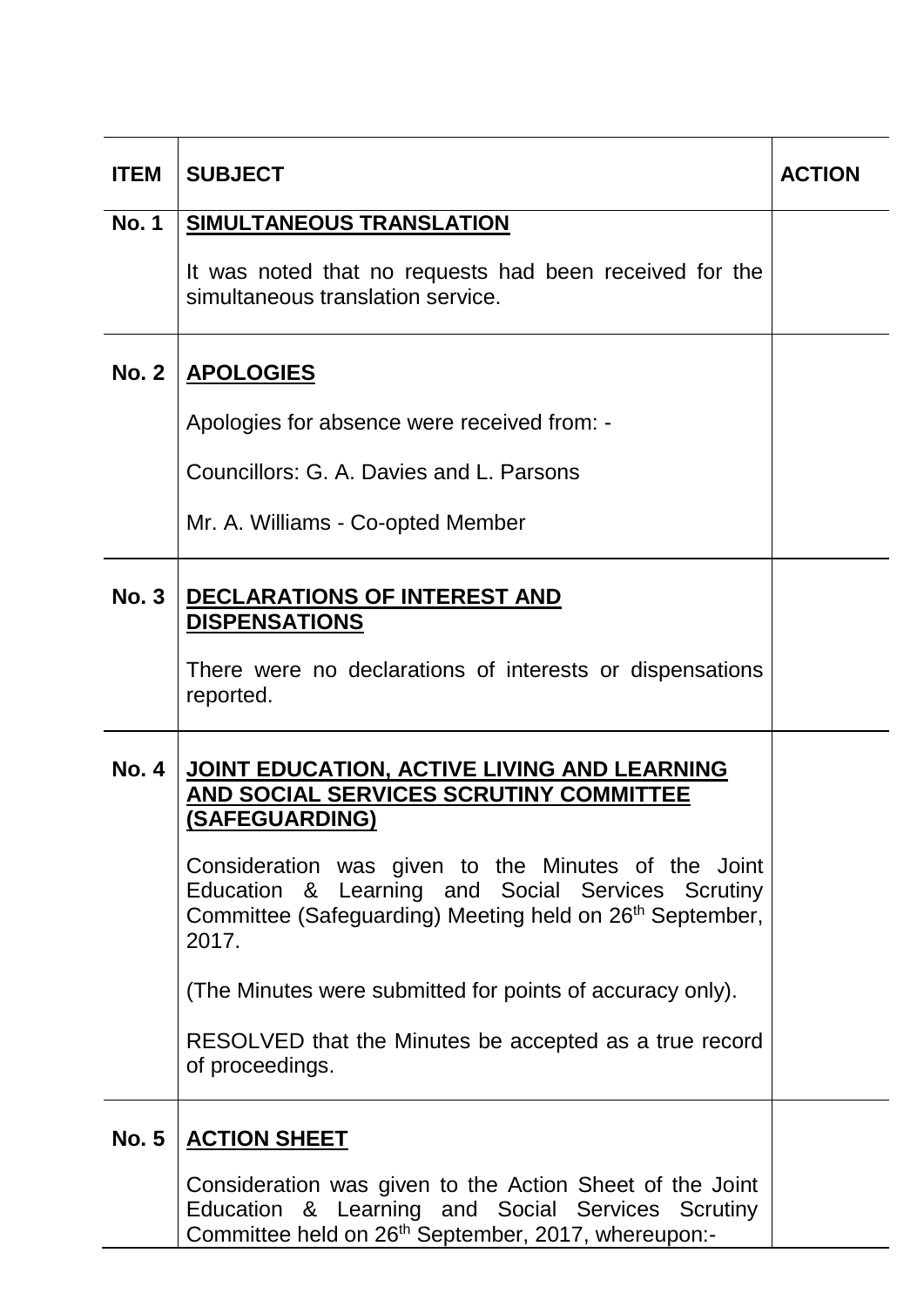# *Bullying*

The Service Manager provided an update and advised that development of the WCCIS had not yet been completed due to information being spread out across Wales and Authorities joining at different times.

A Member wished to congratulate the Executive Member for Social Services and Blaen-y-Cwm Primary School becoming the first Dementia Friendly School in Blaenau Gwent.

# *Fig. 1.1*

The Service Manager explained that the new forthcoming report would indicate the figures of those children moving from 'Children in Need' to 'Child Protection'.

# *Fig. 1.4*

It was noted that the Trust's Safeguarding Policy mirrors that of the Local Authority and that 78.6% of staff had received Level 1 safeguarding training which is refreshed every 3 years. The Officer informed Members that a procedure was in place whereby should there be a cause for concern in relation to children at Sports Centres the Police would be contacted and would then complete a referral on behalf of the Trust.

# *Fig. 3.2*

It was noted that the Performance Team were working on the numbers requested.

## *Elected Home Education*

The Education Improvement Manager referred to the 39 children currently being home educated and noted that in 2016/2017 there were 45 children identified as being home educated. She explained that an Education Welfare Officer visited the families of these children and to date none had been identified as being at risk.

A Member enquired if there was an update on the proposal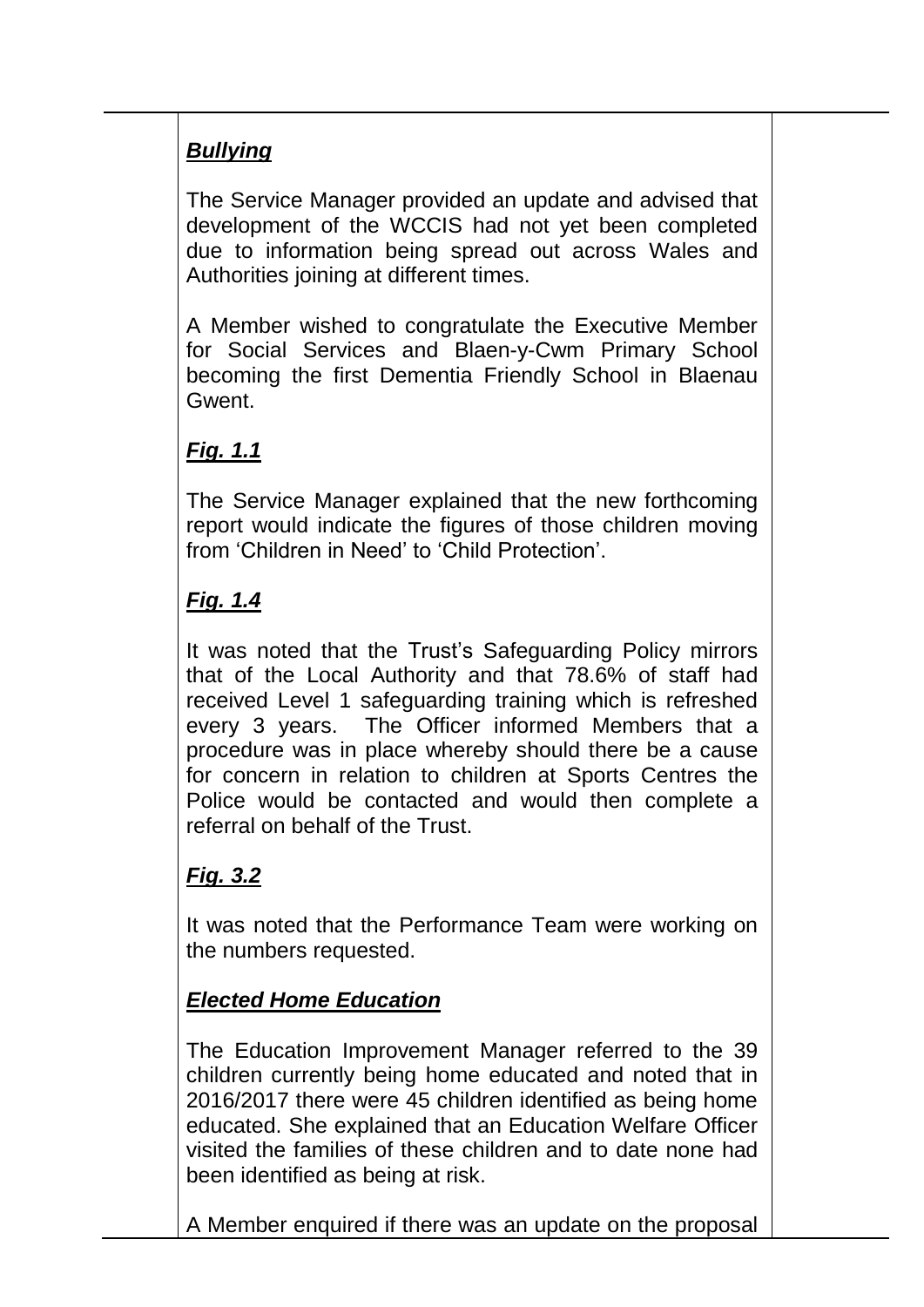|              | to develop a Register for Elective Home Education and the<br>development of a National protocol.                                                                                                                                                                                                                                                                                                                            |  |
|--------------|-----------------------------------------------------------------------------------------------------------------------------------------------------------------------------------------------------------------------------------------------------------------------------------------------------------------------------------------------------------------------------------------------------------------------------|--|
|              | The Inclusion Lead Officer responded that Welsh<br>Government was looking into the matter, but no update at<br>this time.                                                                                                                                                                                                                                                                                                   |  |
|              | <u>Training</u>                                                                                                                                                                                                                                                                                                                                                                                                             |  |
|              | The Service Manager explained that 241 members of staff,<br>311 non employees as well as 26 external organisations<br>had completed training. A Member said that this was<br>exceptional.                                                                                                                                                                                                                                   |  |
|              | RESOLVED subject to the foregoing, that the information<br>contained in the Action Sheet be noted.                                                                                                                                                                                                                                                                                                                          |  |
|              | <b>ORDER OF AGENDA</b>                                                                                                                                                                                                                                                                                                                                                                                                      |  |
|              | The Chair advised that Item No. 7 be taken at this juncture.                                                                                                                                                                                                                                                                                                                                                                |  |
| <b>No. 7</b> | SAFEGUARDING PERFORMANCE INFORMATION<br>SOCIAL SERVICES AND EDUCATION - APRIL TO<br>DECEMBER, 2017                                                                                                                                                                                                                                                                                                                          |  |
|              | Consideration was given to the report of the Head of<br>Children's Services which was presented to provide<br>Members with the Safeguarding Performance and Self<br>Evaluation information from across the Local Authority.                                                                                                                                                                                                 |  |
|              | The Service Manager spoke to the report and highlighted<br>points contained therein.                                                                                                                                                                                                                                                                                                                                        |  |
|              | <b>Performance Evidence &amp; Information</b>                                                                                                                                                                                                                                                                                                                                                                               |  |
|              | A Member referred to the total of open and new case<br>referrals on 2.3 and felt it quite staggering that this equated<br>to 20 children a day. He asked if there was sufficient<br>capacity to deal with these numbers and the Service<br>Manager responded that capacity was clearly an issue and<br>had been raised with the Corporate Leadership Team who<br>had provided additional resources. Also the Families First |  |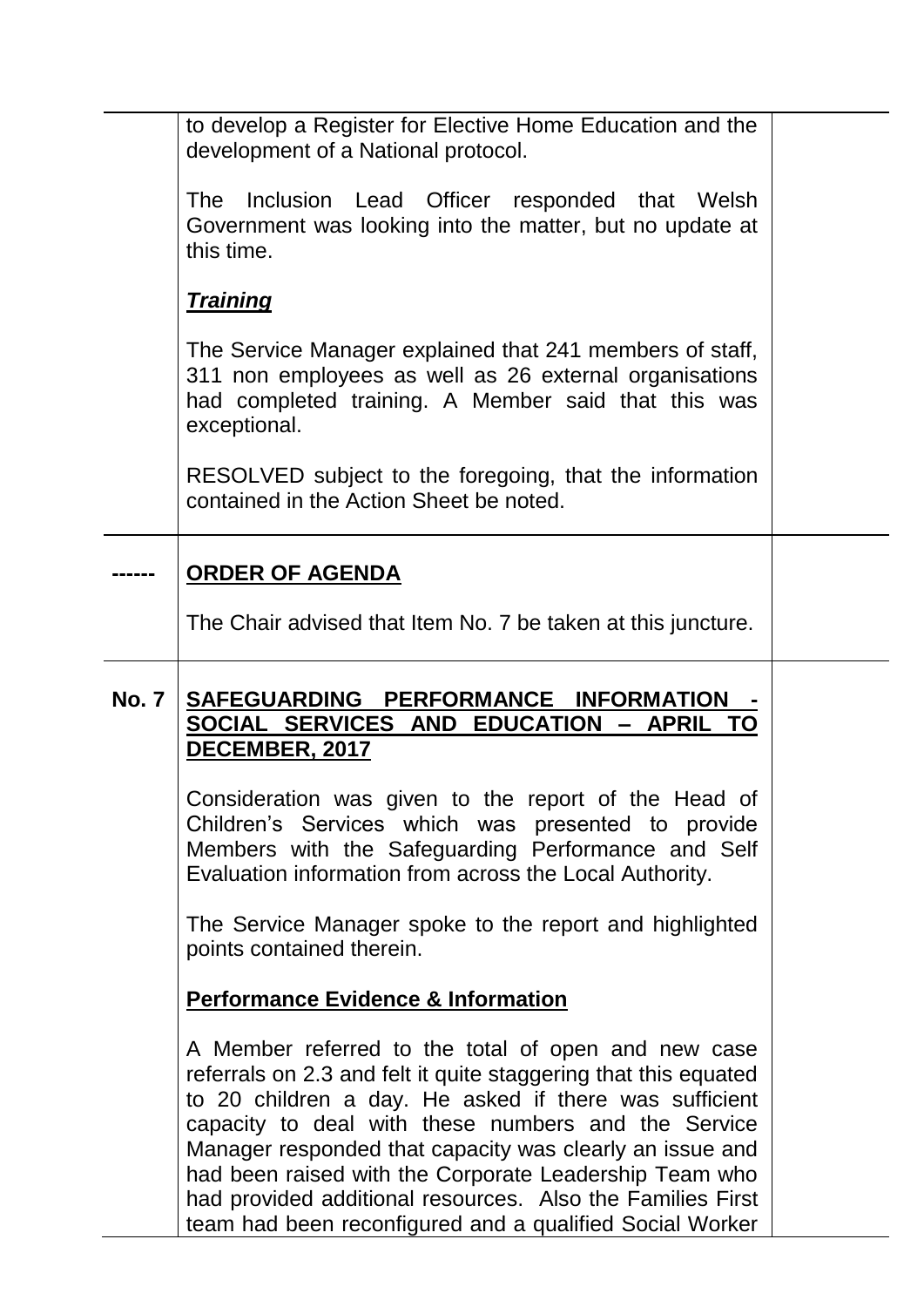now works within the team. There were also longer term plans, e.g. the LAC Reduction Strategy.

Reference was made to the reduction in the number of child referrals in 2.1 of the report but it was noted that referrals of families had risen. The Officer explained that it was not unusual for these figures to fluctuate; what was evident in Blaenau Gwent was the number of large sibling groups and it was this that reflected on numbers.

A Member made reference to Fig. 2.4 regarding the age breakdown of children on the Child Protection Register and asked what support was in place for young mothers and fathers as well as expectant mothers. The Officer stated that the Health Board and Midwives played a major part in identifying issues and supporting families and also link with the Flying Start and Families First Teams who provide early support through parenting courses and parenting groups. There was also support through the new Supporting Change Team.

Following a question it was noted that there were referrals in relation to different ethnicity and culture groups although this was not of a significant number, however there was currently one asylum seeker receiving support.

#### **Elected Home Educated**

A Member raised concern regarding the 3 Elected Home Educated children that were Statemented and enquired whether support was in place. He asked if assurance could be given that these children were being provided with adequate support. The Inclusion Lead Officer explained that Statemented children were reviewed annually in the same way as pupils attending mainstream schools and there was significant engagement with the families through the Senior Education Welfare Officer. None of these children had any physical needs.

#### **Youth Service Information**

A Member referred to a recent statement from the Welsh Government in relation to tackling mental health issues in children and young people and enquired if there was anything in place in Blaenau Gwent. The Officer responded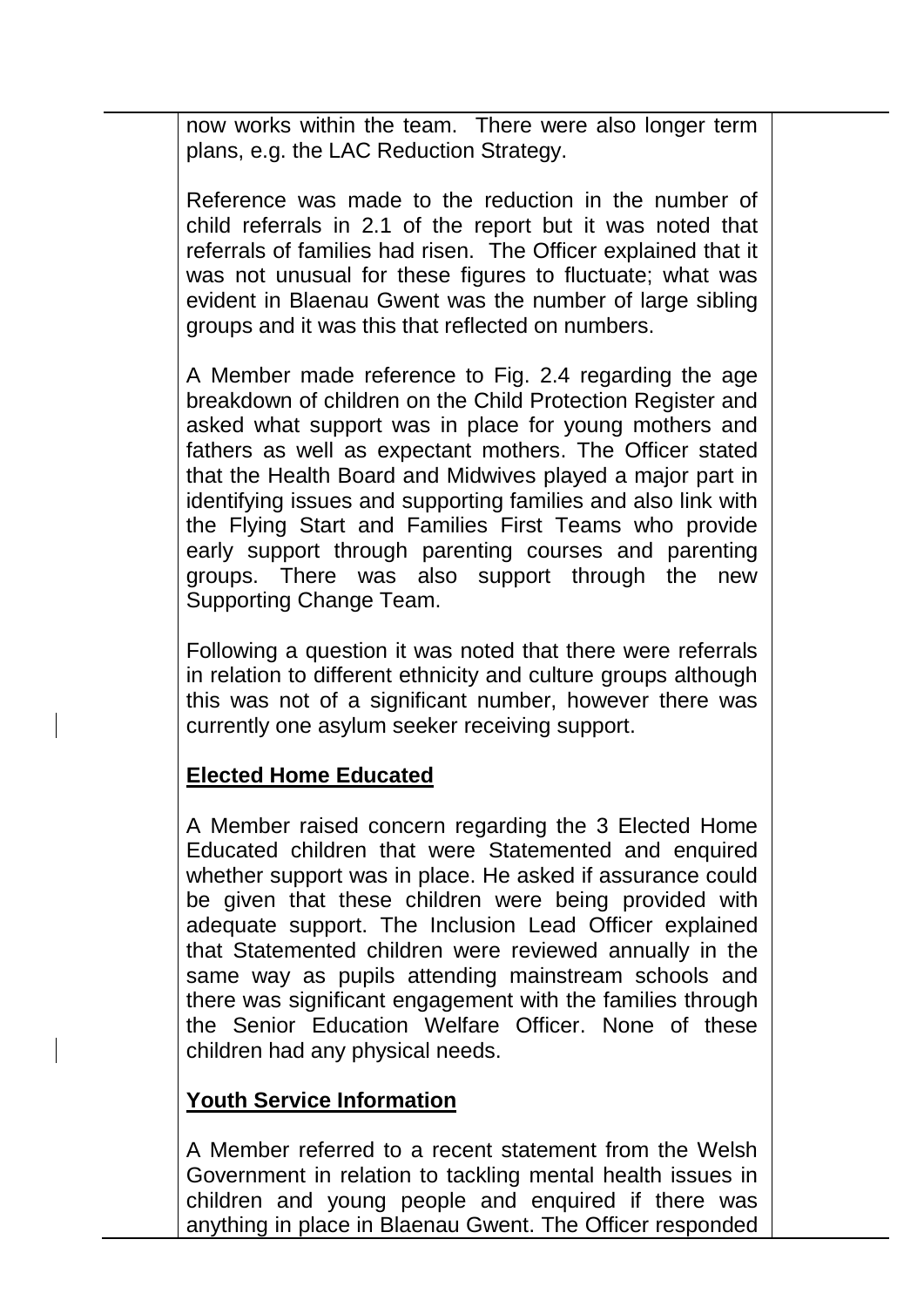that he had not seen the statement from WG, however the Education Psychology Service were trained to work within this area and provided support to schools; also the Authority had managed to ensure that two ELSA's work within each school. He explained that a CAMHS In Reach pilot was in the process of being established, a part of which would be to look at how support can be provided for pupils in school as well as for staff.

The Inclusion Lead Officer informed Members that changes in a number of areas including the curriculum, the inspection framework, the expectation of schools working closely together, all impacted on pupil wellbeing. He further stated that Education Officers are working closely with schools in the development and sharing of good practice.

A Member referred to the restricted physical interventions figure and enquired of the number of interventions that were related to children and young people who have moved into the Authority via a manage move. The Officer responded that the figures had recently changed, as had now they were monitored. RPI reports are now sent to the Safeguarding Manager for analysis and consideration. The Officer informed members that the majority of restraints took place in our special schools and the actual number emanating from mainstream schools was very low.

An explanation was required on how the WCCIS computer system worked and the Service Manager explained that this was a Window based package that was a replacement to the previous DRAIG system, whereby all children will have individual files with their personal information is stored. The system was also used by Health Boards and local authorities across Wales, which would enable the sharing of information. The Member noted that procedures were being standardised across Wales and questioned whether it could be looked to standardise the format of the multi-agency referral form (MARF) and the Officer responded that the Authority is working with Pan Gwent colleagues to do this, however, to standardise across Wales would be huge task.

## **Impact Assessment Against Proposals/Options**

Member made reference to concerns regarding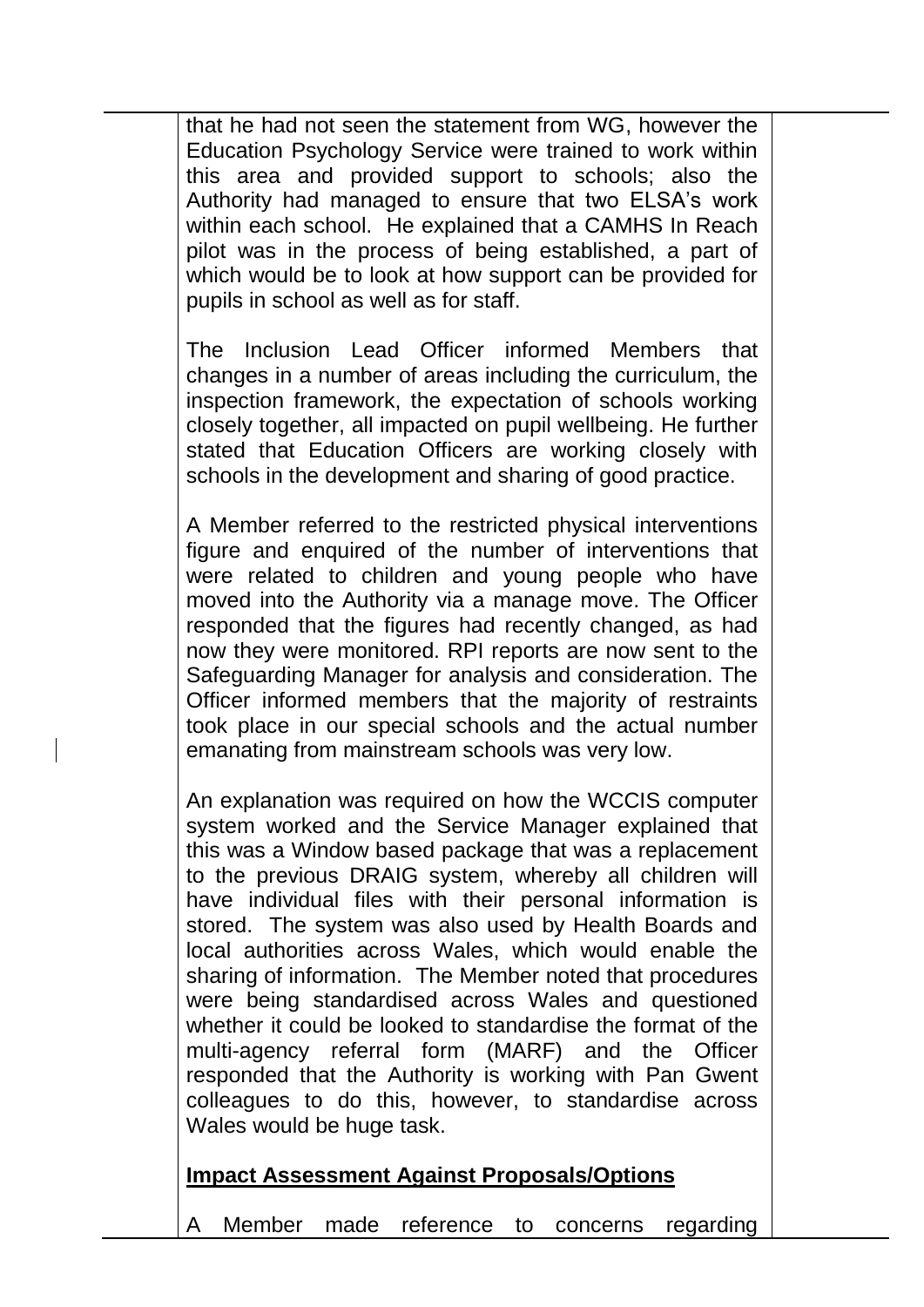Safeguarding Capacity issues and wished these concerns to be added to the recommendation. Another Member agreed to move Option 2 with this addition as well as work load.

## **Fig. 2.3 Categories of Abuse**

A Member referred to the graph on Page 58 of the categories of abuse and stated that neglect had historically been an issue; he asked if there had been a rise in emotional abuse and was enough being done to tackle the problem. The Officer explained that emotional abuse was not easy to identify but could possibly be high in terms of neglect. Due to the fact that emotional abuse was difficult to detect a Member asked if appropriate training was available and the Officer confirmed that training was available to all staff and there were courses available.

Reference was made to there being no sexual abuse referrals recorded and the Officer confirmed that sexual abuse was continually monitored but numbers were low in Blaenau Gwent.

It was noted that the Committee requested reassurance that the Executive Committee would look at capacity issues in Social Services and Education with regards to safeguarding.

RESOLVED to recommend, subject to the foregoing, that the Executive Committee considers an alternative option namely that:

 The Executive requests a paper be drafted by the Education and Social Services Directorates to identify any capacity issues within the Directorates (to include schools) in relation to the safeguarding of children and young people.

### **No. 6 ADULTS SAFEGUARDING PERFORMANCE INFORMATION FOR THE PERIOD FROM 1ST APRIL TO THE 31ST DECEMBER, 2017**

Consideration was given to the report of the Service Manager which was presented to provide Members with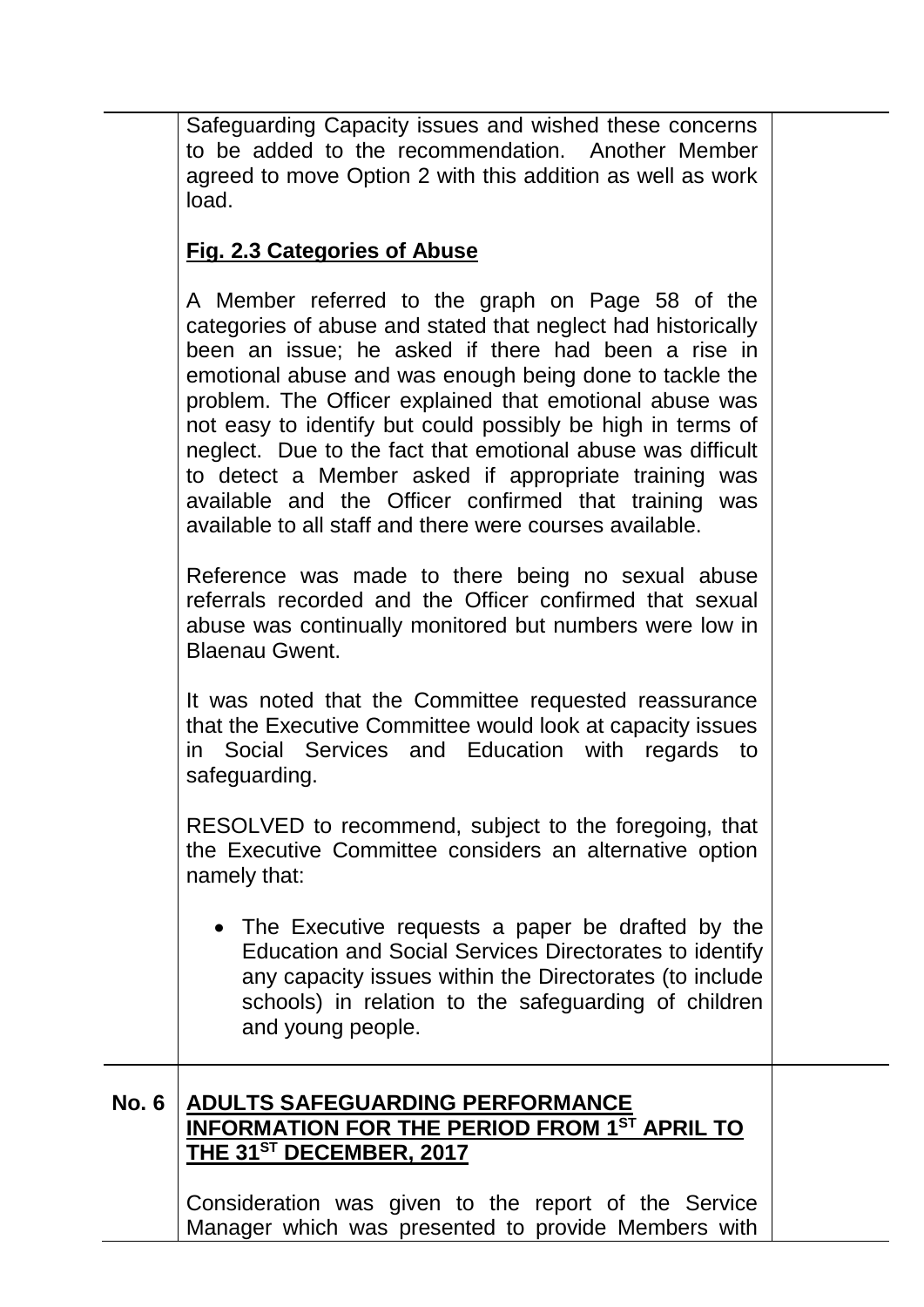Safeguarding Performance and Self Evaluation information from across the Local Authority.

The Service Manager, Commissioning & Development spoke to the report and highlighted the Purpose of the Report as well as the Background and Context.

### **Update from the Care Inspectorate Wales (CIW) Review in February, 2017**

A Member made reference to the inconsistencies that may arise with regards decision making and advice from Designated Lead Managers and questioned why inconsistencies would occur. The Service Manager, Commissioning & Development explained that inconsistencies were usually around training issues however, learning tools have been identified to alleviate this.

## **Present Position – Point 4 on the Chart**

A Member requested an explanation on the status of allegation – Inappropriate for the safeguarding process – 241. The Officer responded that on occasion referrals may not be appropriate however, they are taken very seriously even though they may not meet the threshold they would still be offered appropriate support from other agencies.

A Member raised concern regarding vulnerable adults under Universal Credit and digital by default, that could possibly be without money for up to 8 weeks; he asked if conversations would be held with the Benefit's Department. The Officer confirmed that this was a cause for concern, however training regarding this was available and it was currently being managed. He stated that ongoing monitoring arrangements and contingency plans were in place to deal with this.

## **Background and Context**

Reference was made to 1.4 and 1.10 of the report and a question asked regarding whether capacity was also a problem within Adult Services as there was concern that the levels of referrals would increase. The Officer stated that an action plan was in place and awareness raising